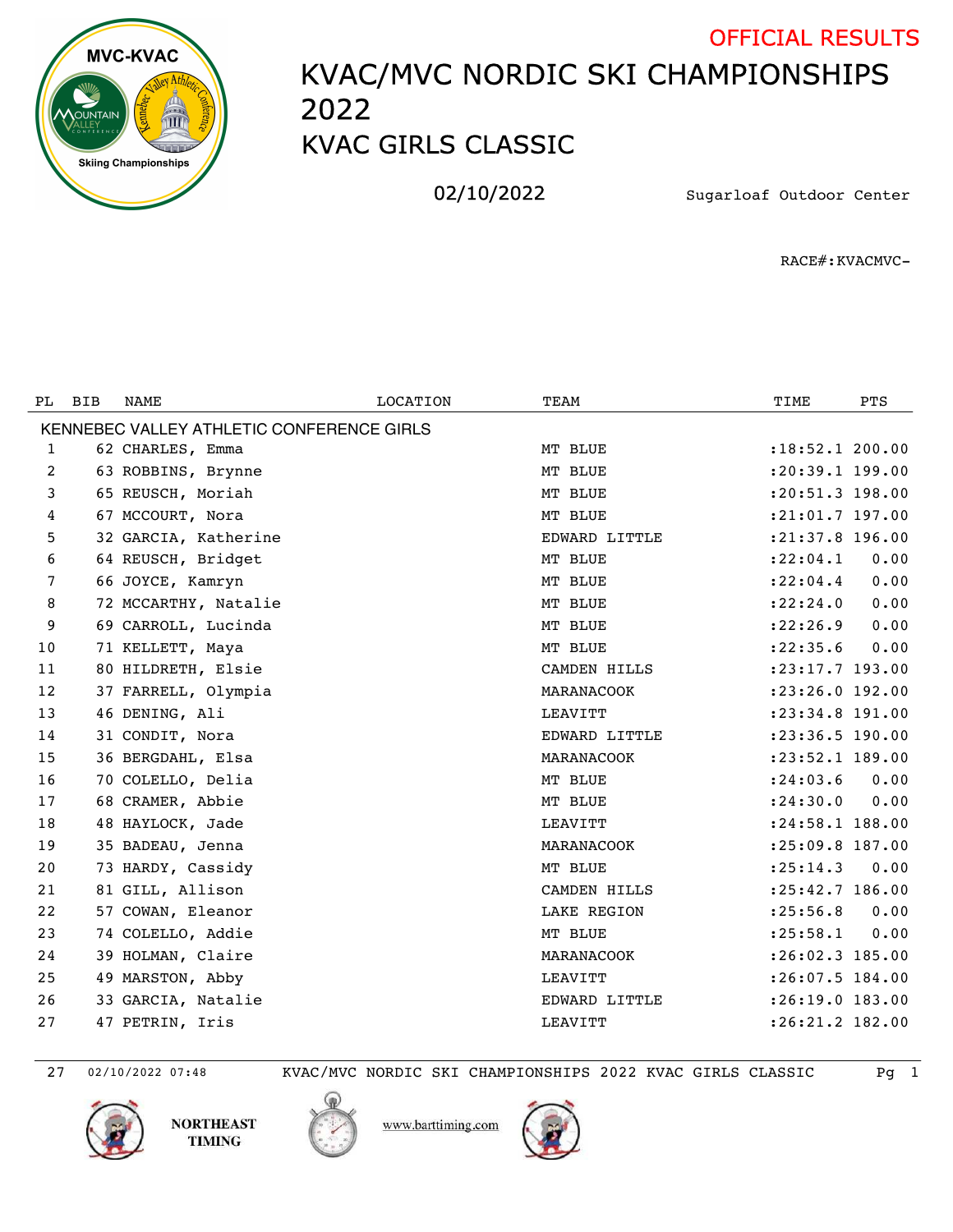| PL. | <b>BIB</b>                                | NAME                    | LOCATION | TEAM          | TIME              | PTS  |  |  |
|-----|-------------------------------------------|-------------------------|----------|---------------|-------------------|------|--|--|
|     | KENNEBEC VALLEY ATHLETIC CONFERENCE GIRLS |                         |          |               |                   |      |  |  |
| 28  |                                           | 38 MARTINEZ NOCITO, Lin |          | MARANACOOK    | : 26: 23.7        | 0.00 |  |  |
| 29  |                                           | 82 MACKEY, Brenna       |          | CAMDEN HILLS  | : 26:52.2 180.00  |      |  |  |
| 30  |                                           | 34 MAGUIGAN, Caelan     |          | EDWARD LITTLE | :27:20.6 179.00   |      |  |  |
| 31  |                                           | 40 NELSON, Ruby         |          | MARANACOOK    | : 28:08.5         | 0.00 |  |  |
| 32  |                                           | 79 GILL, Maggie         |          | CAMDEN HILLS  | :28:42.6 177.00   |      |  |  |
| 33  |                                           | 42 LUCAS, Emily         |          | MARANACOOK    | : 28:52.7         | 0.00 |  |  |
| 34  |                                           | 75 ROSS, Gracie         |          | MT BLUE       | : 29: 23.2        | 0.00 |  |  |
| 35  |                                           | 50 ROY, Ashley          |          | LEAVITT       | : 29: 27.1        | 0.00 |  |  |
| 36  |                                           | 88 TOHANCZYN, Madeline  |          | CAMDEN HILLS  | : 29:38.6         | 0.00 |  |  |
| 37  |                                           | 51 MOUSSEAU, Heather    |          | LEAVITT       | : 29:39.8         | 0.00 |  |  |
| 38  |                                           | 83 ZWECKER, Lea         |          | CAMDEN HILLS  | : 29:54.0         | 0.00 |  |  |
| 39  |                                           | 60 HAYWARD, Carly       |          | BANGOR HS     | :30:02.4 172.00   |      |  |  |
| 40  |                                           | 85 GILL, Natalie        |          | CAMDEN HILLS  | :30:09.2          | 0.00 |  |  |
| 41  |                                           | 43 HATT, Mary           |          | MARANACOOK    | :30:45.9          | 0.00 |  |  |
| 42  |                                           | 41 MARR, Sophie         |          | MARANACOOK    | :31:10.2          | 0.00 |  |  |
| 43  |                                           | 53 HAYLOCK, Ruby        |          | LEAVITT       | :31:17.9          | 0.00 |  |  |
| 44  |                                           | 86 O'BRIEN, Lucy        |          | CAMDEN HILLS  | :32:02.3          | 0.00 |  |  |
| 45  |                                           | 58 COLBY, Hazel         |          | OXFORD HILLS  | $:32:23.9$ 171.00 |      |  |  |
| 46  |                                           | 76 TINKER, Brielle      |          | MT BLUE       | :32:30.8          | 0.00 |  |  |
| 47  |                                           | 52 LIEKELEMA, Marit     |          | LEAVITT       | :33:07.7          | 0.00 |  |  |
| 48  |                                           | 78 MONTOYA, Anna        |          | MT BLUE       | : 33: 10.1        | 0.00 |  |  |
| 49  |                                           | 77 SERRANO, Africa      |          | MT BLUE       | :33:39.5          | 0.00 |  |  |
| 50  |                                           | 44 KANE, Kusha          |          | MARANACOOK    | : 34:38.0         | 0.00 |  |  |
| 51  |                                           | 61 REUTER, Sophie       |          | BANGOR HS     | $:34:53.2$ 170.00 |      |  |  |
| 52  |                                           | 54 MILLIKEN, Hannah     |          | LEAVITT       | :35:12.8          | 0.00 |  |  |
| 53  |                                           | 84 PORTER, Amelia       |          | CAMDEN HILLS  | :35:19.4          | 0.00 |  |  |
| 54  |                                           | 91 LARSEN-LEAVINS, Lizz |          | CAMDEN HILLS  | :37:01.0          | 0.00 |  |  |
| 55  |                                           | 55 CALLEJERO, Emma      |          | LEAVITT       | :38:48.0          | 0.00 |  |  |
| 56  |                                           | 59 SANBORN, Emily       |          | OXFORD HILLS  | :39:25.7 169.00   |      |  |  |
| 57  |                                           | 45 DUNN, Kaitlyn        |          | MARANACOOK    | :41:50.3          | 0.00 |  |  |

02/10/2022 07:48 KVAC/MVC NORDIC SKI CHAMPIONSHIPS 2022 KVAC GIRLS CLASSIC Pg 2